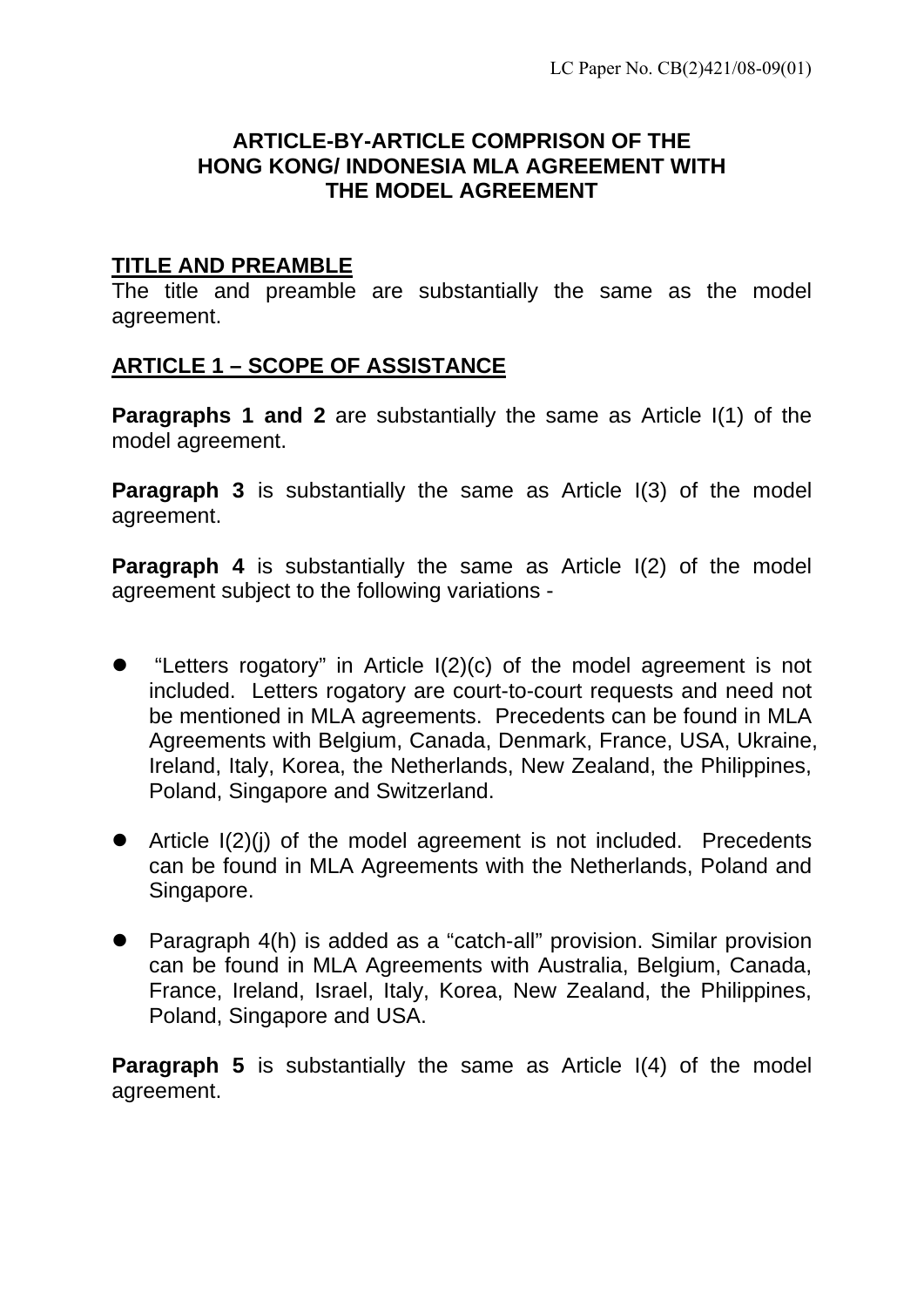# **ARTICLE 2 – NON-APPLICATION**

This Article was added at the suggestion of Indonesia.

Provisions similar to **paragraph 1** are found in MLA Agreements with Australia [Article I(4)], Belgium [Article 1(4)], France [Article 1(4)], Italy [Article I(4)] , Korea [Article 1.4], Singapore [Article 1(3)] and Switzerland [Article 2].

**Paragraph 2** refers to the exclusivity of the right of the Parties in the exercise of their law enforcement functions. Similar provision is found in MLA Agreement with France [Article 1(4)].

#### **ARTICLE 3 – OTHER ASSISTANCE**

This Article is substantially the same as Article III of the model agreement.

#### **ARTICLE 4 – CENTRAL AUTHORITY**

**Paragraph 1** corresponds to Article II(1) of the model agreement.

**Paragraph 2** is the same as Article II(2) of the model agreement.

**Paragraph 3** caters for a change in the Central Authorities. Similar provision is found in MLA Agreements with Belgium, Denmark, Portugal, Israel, Ireland, Poland, New Zealand, Singapore and Ukraine.

**Paragraph 4** is an expansion of Article II(3) of the model agreement.

#### **ARTICLE 5 - REQUESTS**

**Paragraph 1** is substantially the same as Article V(1) of the model agreement.

**Paragraph 2** is substantially the same as Article V(2) of the model agreement.

**Paragraph 3** relates to additional information to be set out in requests for specific types of assistance. Similar provision is found in MLA Agreements with Ireland, Korea, the Philippines, Poland, Switzerland and the USA.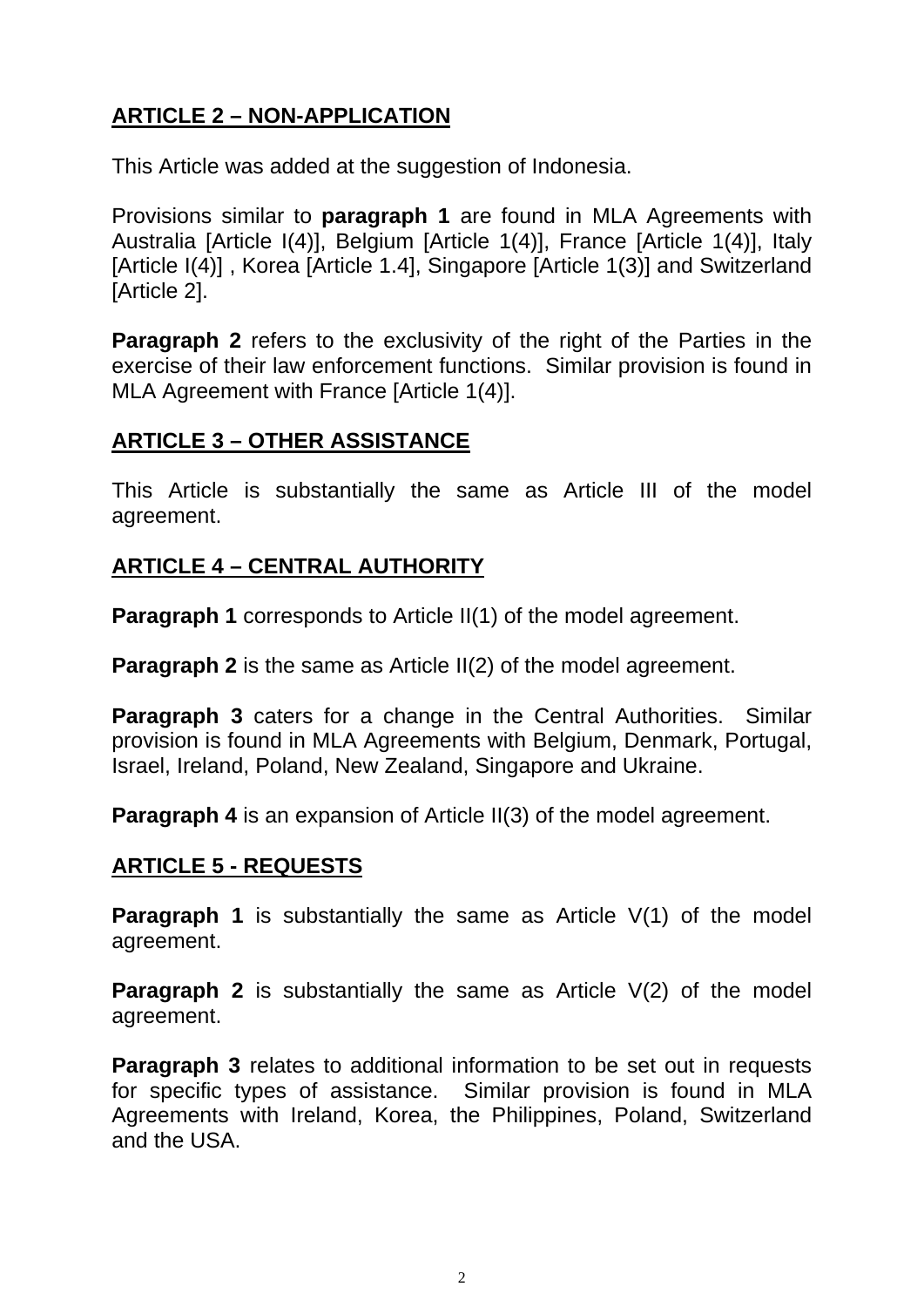**Paragraph 4** corresponds to Article V(4) of the model agreement.

**Paragraph 5** was added at the suggestion of Indonesia. Similar provision is found in MLA Agreements with New Zealand [Article V(4)], the Netherlands [Article 5(5)], Korea [Article 5(4)] and Canada [Article 4(3)].

#### **ARTICLE 6 – LIMITATIONS ON ASSISTANCE**

**Paragraph 1(a), (b), (d) and (f)** correspond to Article IV(1)(b), (c), (d) and (h) respectively of the model agreement.

**Paragraph 1(e)** is the amalgamation of Article IV(1)(a) and (f) of the model agreement.

**Paragraph 1(c)** is substantially the same as Article IV(1)(e) of the model agreement.

**Paragraph 1(g)** was added at the request of Indonesia to reflect a special requirement stipulated in their law. A special provision is inserted in paragraph 4 of Article 9 of the Agreement for this requirement.

**Paragraph 2** corresponds to Article IV(2) of the model agreement. Similar provision is found in MLA Agreements with the Philippines [Article  $IV(2)(d)$ ] and Singapore [Article  $3(4)(c)$  and  $(d)$ ].

**Paragraph 3** was added principally for the avoidance of doubt. Similar provision is found in MLA Agreement with Belgium.

**Paragraphs 4 to 6** are substantially the same as Article IV(4), Article IV(5) and Article IV(6) of the model agreement respectively.

Article IV(3) of the model agreement was not included in the Agreement. It was agreed that assistance may be refused in respect of offences carrying the death penalty on the ground of impairment of essential interest of the Requested Party under paragraph 1(e) of Article 6 unless assurances in the terms of Article IV(3) of the model agreement and section 5(4) of the MLA Ordinance are provided by the Requesting Party.

**Paragraph 7** is substantially the same as Article VI(4) of the model agreement.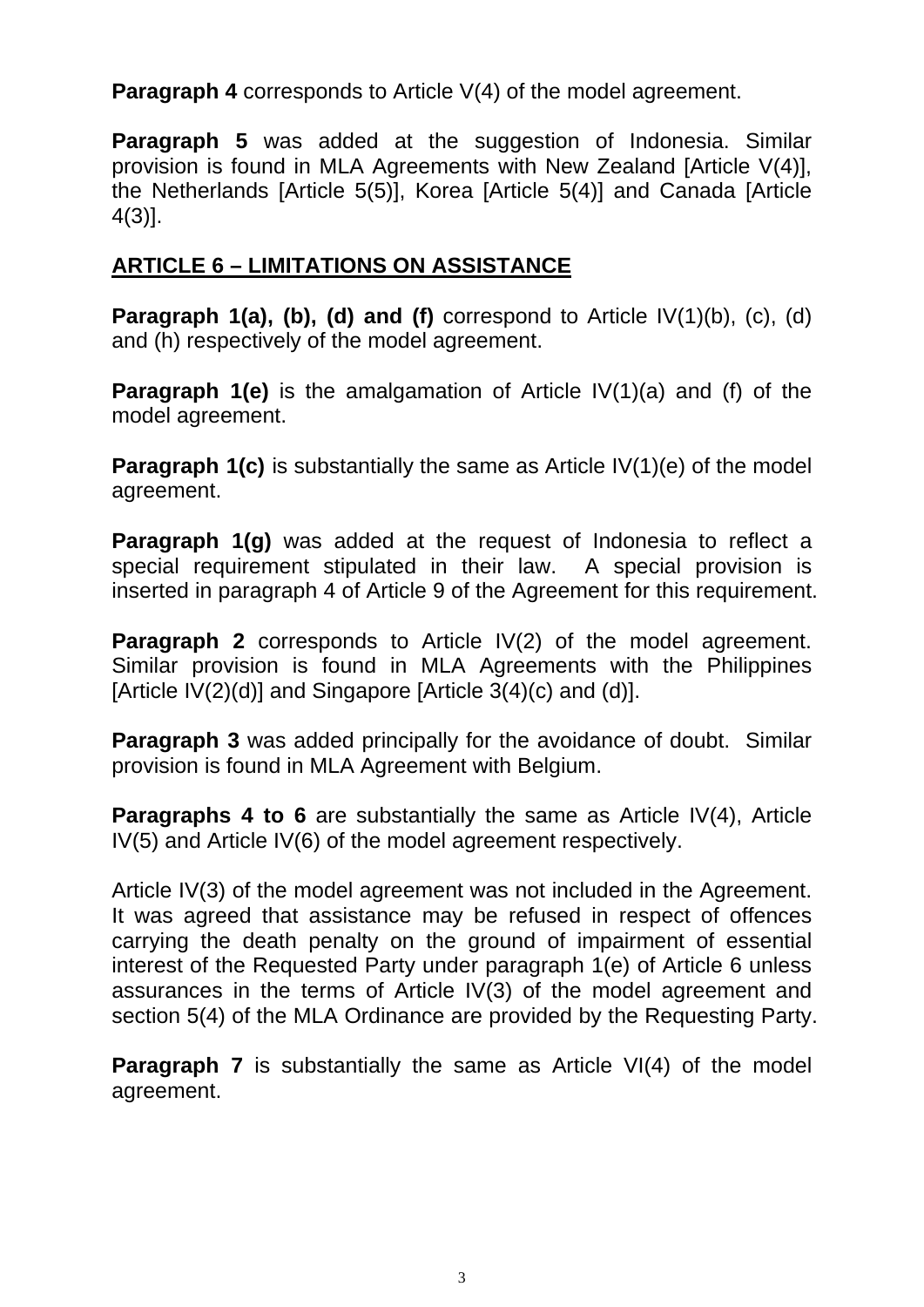# **ARTICLE 7 – EXECUTION OF REQUESTS**

This Article is substantially the same as Article VI(1) to (3) of the model agreement.

#### **ARTICLE 8 – RETURN OF MATERIAL TO REQUESTED PARTY**

This Article was added at the suggestion of Indonesia. Similar provision is found in MLA Agreements with Korea [Article 11], Poland [Article 16], Singapore [Article 13] and USA [Article 17].

#### **ARTICLE 9 – CONFIDENTIALITY AND LIMITATION ON USE**

**Paragraph** 1 is substantially the same as Article V(3) of the model agreement.

**Paragraph 2** is substantially the same as Article VIII(1) of the model agreement.

**Paragraph 3** was added at the request of Indonesia. Similar provision is found in MLA Agreement with New Zealand [Article VIII(4)].

**Paragraph 4** corresponds to Article VIII(2) of the model agreement. It has been worded to reflect a legal requirement in Indonesia. (See also paragraph 1(g) of Article 6 above).

### **ARTICLE 10 – SERVICE OF DOCUMENTS**

This Article is substantially the same as Article XII(1), (2), (4) and (5) of the model agreement. A minimum number of days is specified in **paragraph 2** for service of witness summonses. Similar provision is found in MLA Agreements with Belgium [Article XI(2)]; France [Article 11(3)]; Italy [Article X(3)]; Korea [Article 10(2)] and the Netherlands [Article 12(3)].

### **ARTICLE 11 – TAKING OF EVIDENCE**

The Article has incorporated Article X of the model agreement which relates to the obtaining of statements from persons.

**Paragraphs 1 and 5** are substantially the same as Article IX(1) and (2) of the model agreement respectively.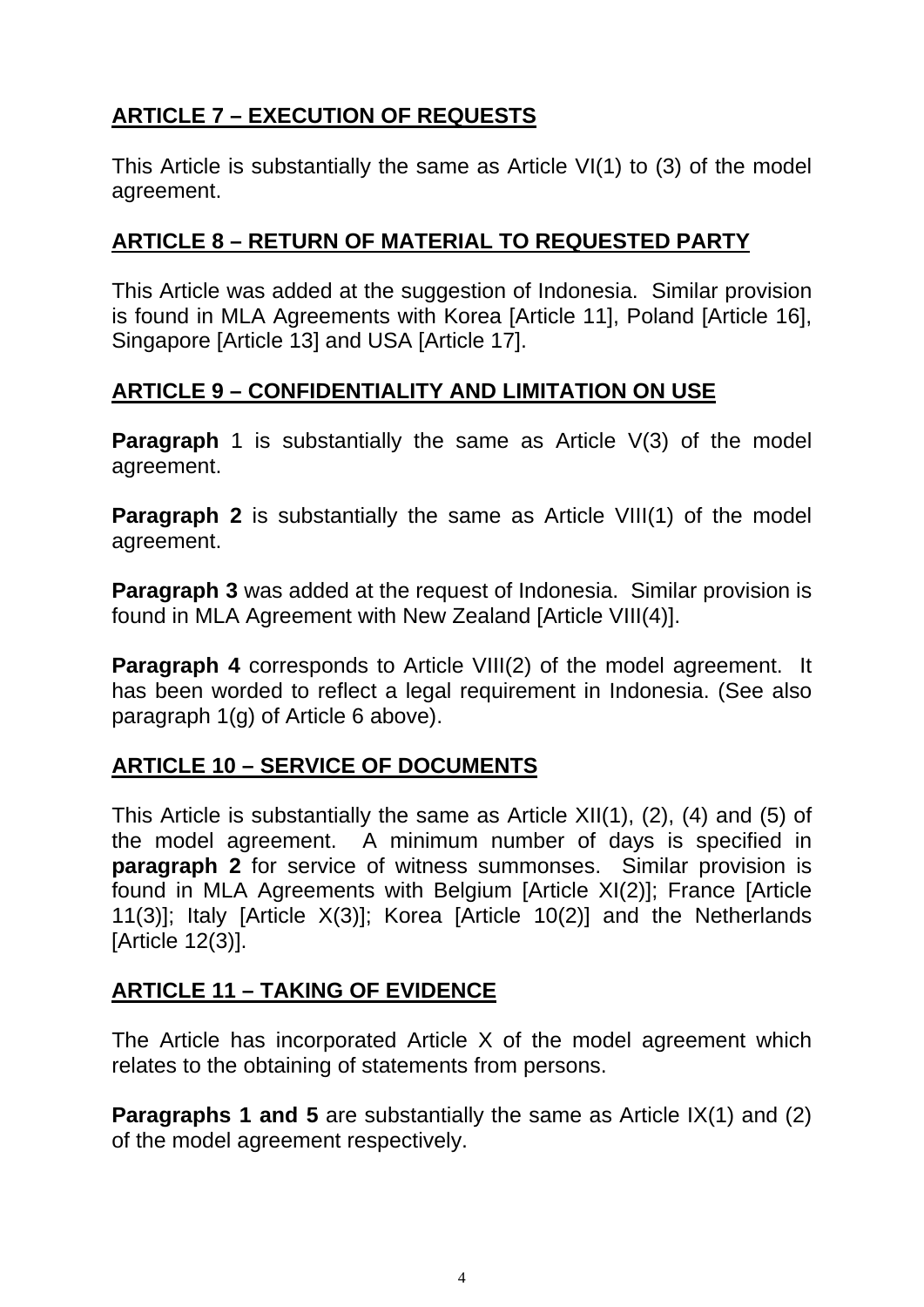**Paragraph 2** is substantially the same as Article IX(4) of the model agreement. Article IX(3) of the model agreement is now incorporated under paragraph 3 of Article 5.

**Paragraphs 3 and 4** are substantially the same as Articles IX(5) and IX(6) of the model agreement respectively.

#### **ARTICLE 12 – AVAILABILITY OF PERSONS IN CUSTODY TO GIVE EVIDENCE OR PROVIDE ASSISTANCE**

**Paragraphs 1 and 2** are substantially the same as Article XV(1) of the model agreement.

**Paragraph 3** is substantially the same as Article XV(2) of the model agreement.

**Paragraph 4** sets out the obligation to return the person transferred to the Requesting Party. Similar provision is found in MLA Agreements with Ireland [Article 15(2)(b)] and the Netherlands [Article 13(1)].

**Paragraph 5** reflects the legal position under section 24 of MLA Ordinance. Similar provision is found in MLA Agreements with Ireland [Article 15(2)(d)], Korea [Article 13(3)], Poland [Article 11(3)(d)] and USA [Article 11(3)(d)].

**Paragraph 6** corresponds to Article XVII(5) of the model agreement.

### **ARTICLE 13 – AVAILABILITY OF OTHER PERSONS TO GIVE EVIDENCE OR PROVIDE ASSISTANCE**

**Paragraphs 1 and 2** are substantially the same as Article XVI of the model agreement. There is an additional requirement regarding providing information on expenses and allowances payable in paragraph 1. Similar provision is found in MLA Agreements with Canada [Article 13(2)], France [Article XV(2)], Italy [Article XIV(2)], Denmark [Article 12(2)(c)], Belgium [Article XV(2)], the Netherlands [Article 12(2)(f)], Poland [Article 10], Israel [Article 15(2)], Switzerland [Article 18.3] and Korea [Article 14].

**Paragraph 3** corresponds to Article XVII(5) of the model agreement.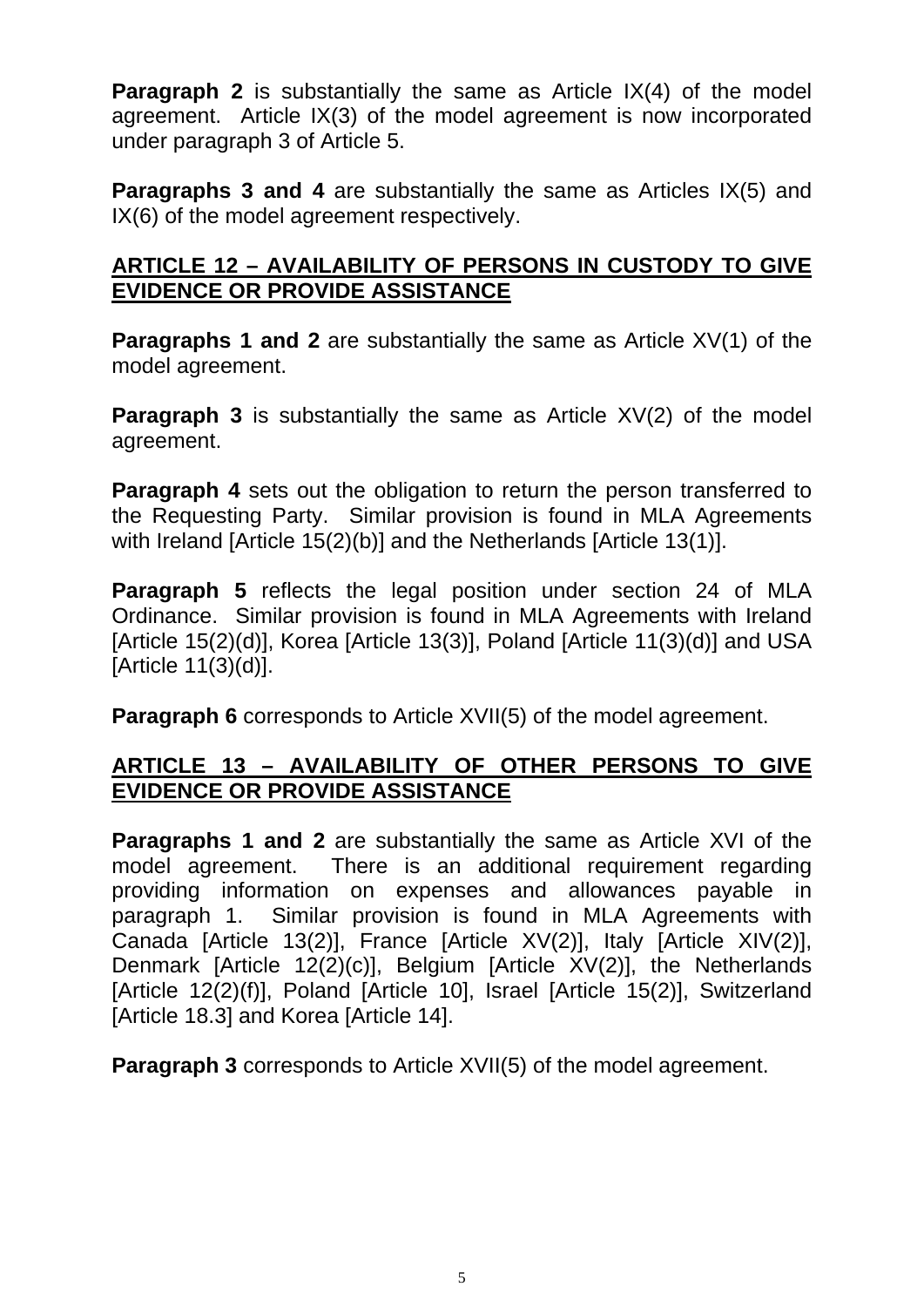# **ARTICLE 14 – SAFE CONDUCT**

**Paragraphs 1(a) and (b)** are substantially the same as Article XVII(1) of the model agreement. Similar provision is found in MLA Agreement with Ukraine [Article 17(1)].

**Paragraph 1(c)** corresponds to Article XVII(4) of the model agreement.

**Paragraph 2** corresponds to Article XVII(2) of the model agreement.

**Paragraph 3** corresponds to Article XVII(3) of the model agreement. The person giving evidence can also be prosecuted for contempt of court. Similar provision is found in MLA Agreements with Australia, Canada, Ireland, Korea, New Zealand, the Philippines and Singapore.

Article XVII(5) of the model agreement now appears separately in paragraph 6 of Article 12 and paragraph 3 of Article 13 under the individual items of assistance.

#### **ARTICLE 15 – PROVISION OF PUBLICLY AVAILABLE DOCUMENTS AND OTHER RECORDS**

This Article is substantially the same as Article XIII of the model agreement.

### **ARTICLE 16 – SEARCH AND SEIZURE**

This Article is substantially the same as Article XVIII of the model agreement.

### **ARTICLE 17 – PROCEEDS OF CRIME**

**Paragraphs 1 and 2** correspond to Article XIX(1) and XIX(2) of the model agreement respectively

**Paragraph 3** is a simplified version of Article XIX(3). Similar provision is found in MLA Agreements with Australia, New Zealand and the Philippines.

**Paragraph 4** concern the general principle about respecting the rights of in bona fide third parties. Similar provision is found in MLA Agreements with Australia, the Netherlands and New Zealand.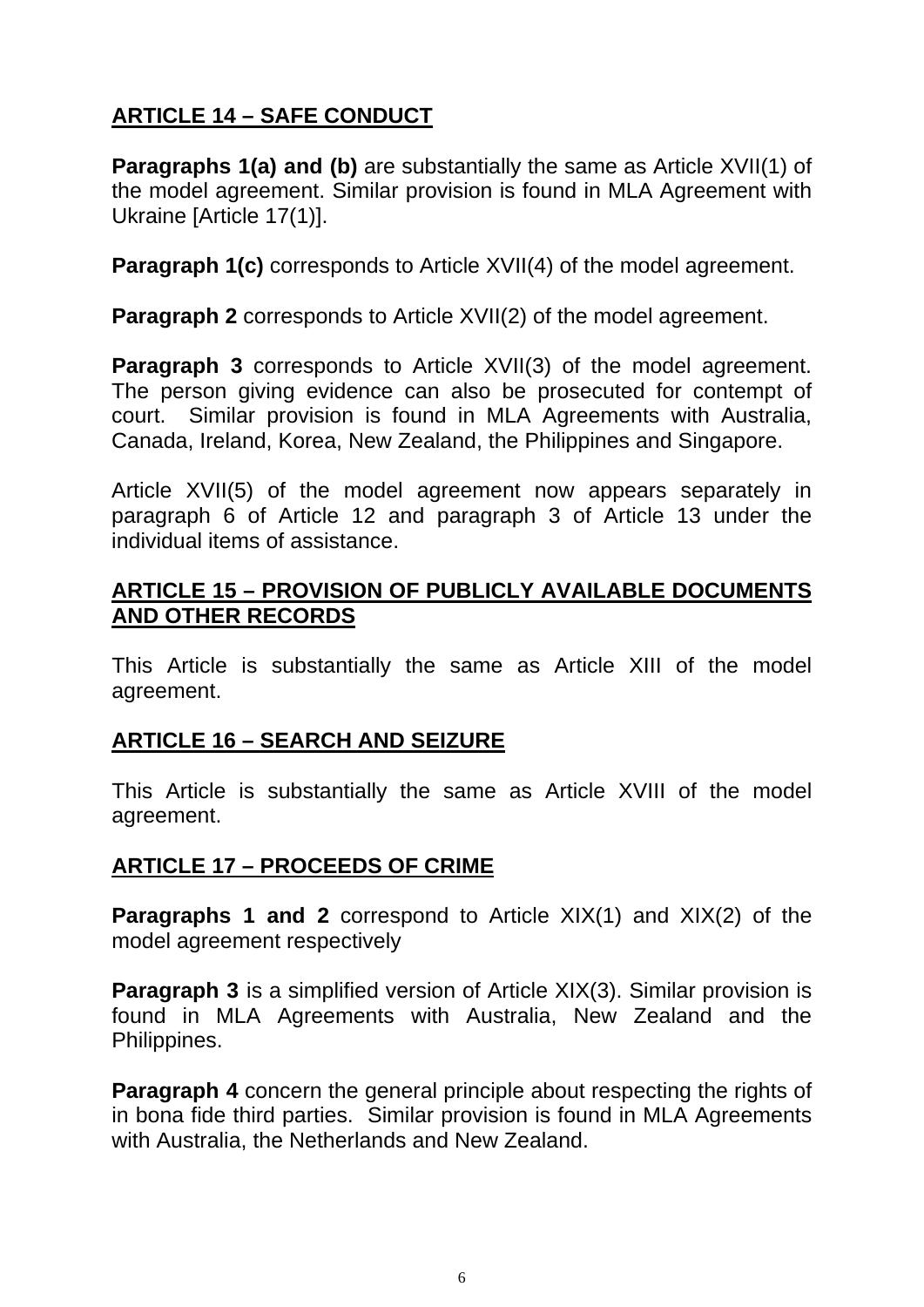The first sentence of **paragraph 5** was modelled on earlier agreements with Korea, Poland, Ireland, and USA. The second sentence was added at the request of Indonesia. It reflects the obligations of the Parties under the United Nations Convention Against Corruption 2003 which applies to both HKSAR and Indonesia.

**Paragraph 6** is a definition of "proceeds of crime". Similar provision is found in MLA Agreements with Denmark, the Netherlands, New Zealand, the Philippines, Singapore, United Kingdom and Ukraine.

### **ARTICLE 18 – CERTIFICATION AND AUTHENTIFCATION**

**Paragraphs 1 and 2** are substantially the same as the first part of Article XIV of the model agreement.

**Paragraph 3** reflects Hong Kong's legal position under section 32 of the MLA Ordinance. Similar provision is found in MLA Agreements with Australia, Singapore and the Philippines.

### **ARTICLE 19 – REPRESENTATION AND EXPENSES**

**Paragraph 1** corresponds to Article VII(1) of the model agreement.

**Paragraph 2** is substantially the same as Article VII(2) of the model agreement.

**Paragraph 3** corresponds to Article VII(3) of the model agreement.

### **ARTICLE 20 – SETTLEMENT OF DISPUTE**

This Article is identical to Article XX of the model agreement.

### **ARTICLE 21 - AMENDMENT**

This Article was added at the request of Indonesia. Similar provision is found in the MLA Agreement with Malaysia [Article 25] and in the agreement on surrender of fugitive offenders with Indonesia [Article 21].

# **ARTICLE 22 – ENTRY INTO FORCE AND TERMINATION**

**Paragraph 1** corresponds to Article XXI(1) of the model agreement.

**Paragraph 2** is a useful provision included by agreement of the two sides. Similar provision is found in MLA Agreements with Australia,